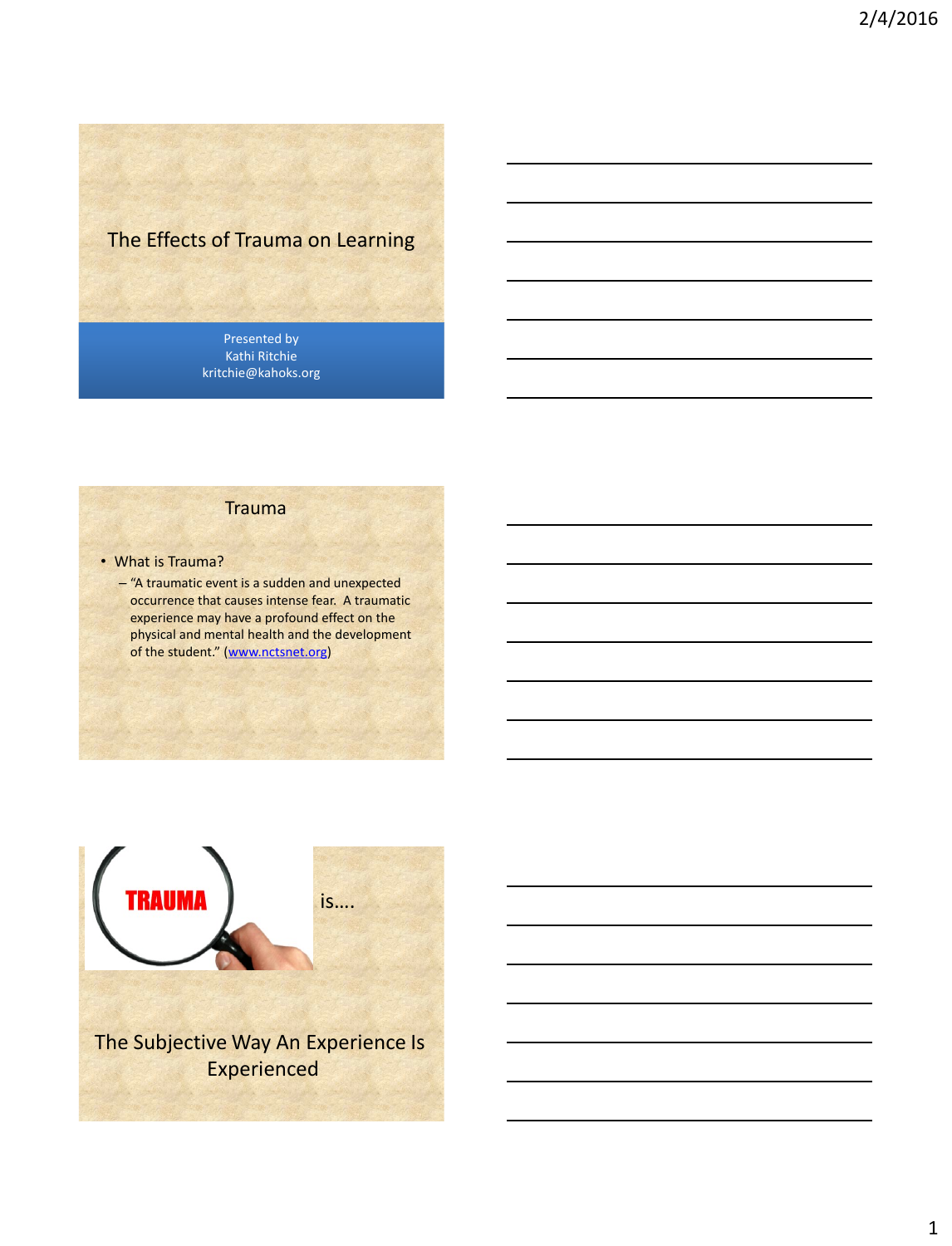## The Subjective Experience

- Fear
- Terror
- Worry
- Hurt
- Anger
- Revenge
- Accountability
- Feeling Unsafe and Powerless
- Victim Thinking
- ….Our Brain-Arm/Fist….

#### **TRAUMA**

The Substance Abuse and Mental Health Services Agency (SAMHSA, 2011) reports:

- 26% of today's children will witness or experience a trauma before age four.
- 39% of these children will meet criteria for attention deficit hyperactive disorder (ADHD).
- 38% will meet criteria for mood disorders and 26% will meet the criteria for oppositional defiant disorder (ODD).
- There are over 20 million Goggle references on traumas impact on learning and behavior.

#### Examples of Traumatic Events

LAHARS CAMMA RAY WATER DRO **NATURAL DISASTERS** 

**IEarw** 

- Unexpected death
- Abuse and neglect
- Illness
- Loss of a family member (divorce or physical separation, incarceration of parent)
- Family member being deployed
- The list is endless.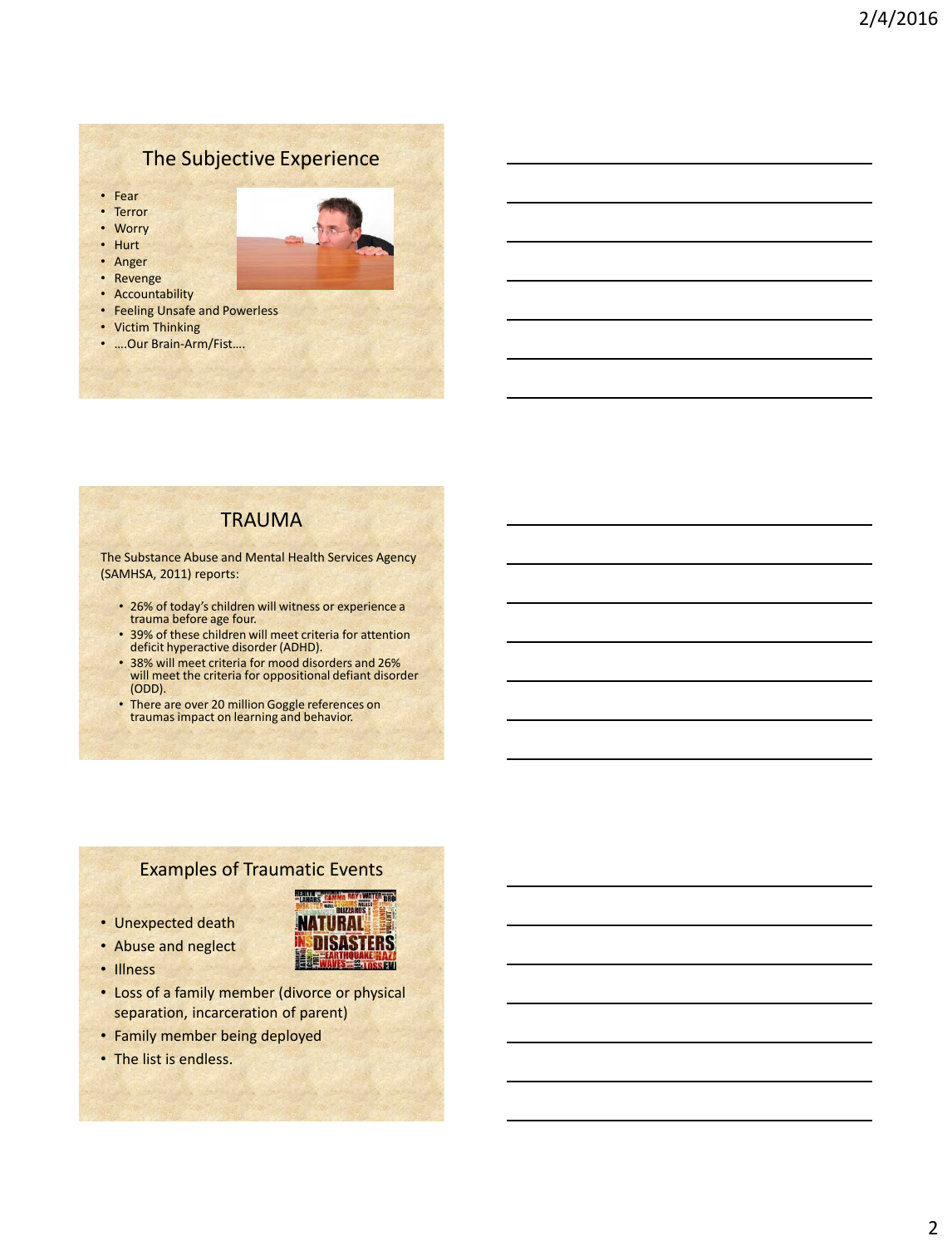Children's Mandate The primary dictate of trauma informed care is:

## "Do No Harm"

PET Scans show brain in trauma creates changes in Broca area of brain resulting in – •difficulty identifying and verbalizing our experiences. (Stein and Kendell, 2004; VanDalen, 2001)

•Short term memory suffers. (Alessi and Ballard, 2001;Starknum, Berent & Schterngart, 1992)

•Learning problems develop. (Perry & Szalavitz, 2006; Weinstein, 2000)

Trauma has been shown to significantly compromise cognitive development (Levine, 2007)

Focusing, attending, and recalling becomes difficult (Steele & Kuban, 2013)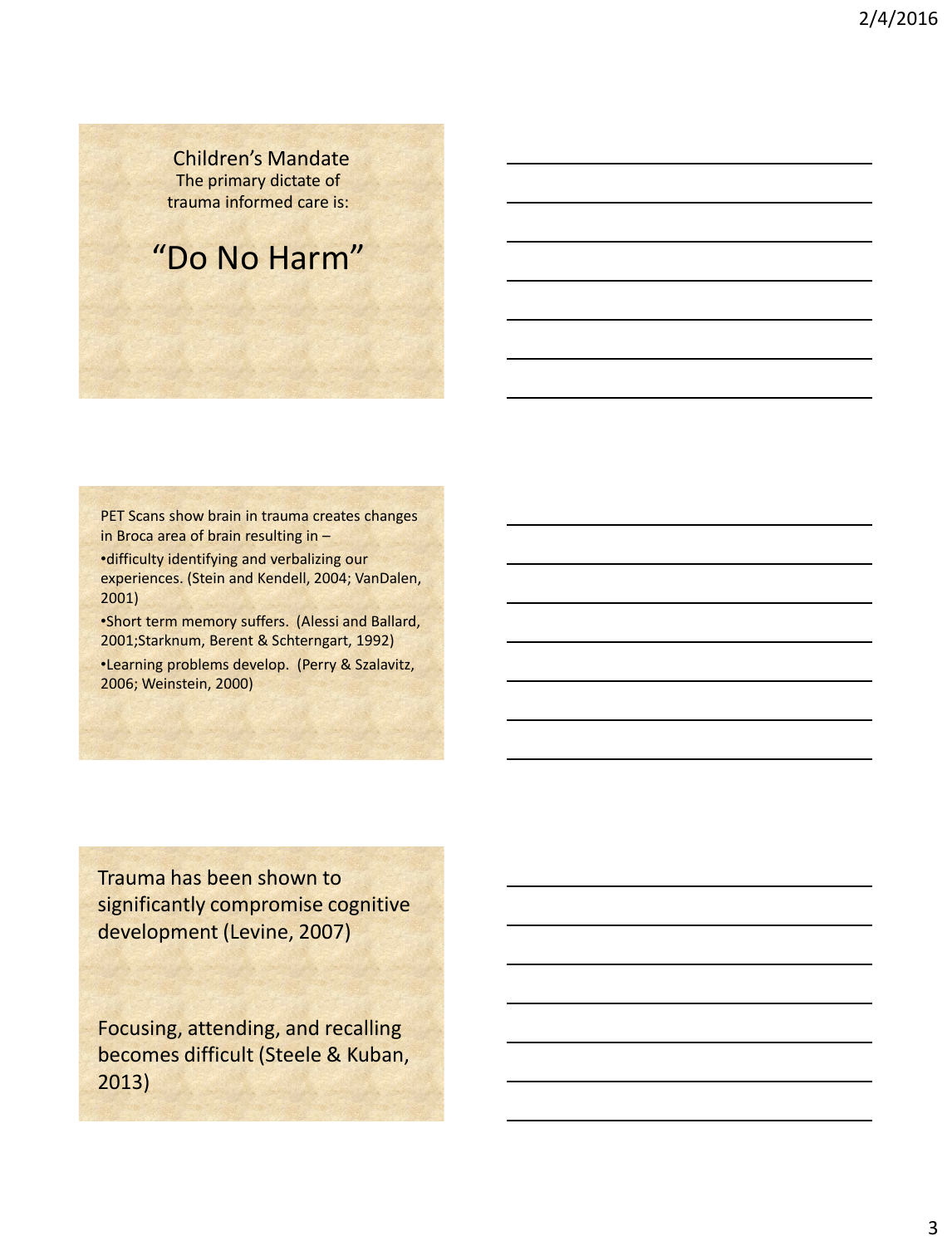



#### Brain Based Framework

"During a stressful event, the sympathetic nervous system activates the fight or flight response. The stress hormone Cortisol is released. Normally, when the stressor goes away, the parasympathetic nervous system respond and returns the body to normal. However, in a traumatic event, which is caused by unusually large amounts of stress, excess cortisol is released in the body. That large amount of cortisol has a negative effects on the brain, damaging the CA3 neurons in the hippocampus. (Nixon, Nishith and Resick, 2004)

"The damage to the hippocampus impairs the patient's' ability to form new memories, thus affecting her ability to learn. Verbal learning can be affected in which has difficulty retaining information gathered from verbal sources. Another factor that affects learning is attention. Trauma can affect sustained and focused attention. The combination of the emotional problems and the trauma and the physiological damage can impair the child's performance in school". (Elizabeth Stannard Gromischedited by S. Forsyth-updated 04.40.15. Effects of Emotional Trauma on the Brain and Learning.)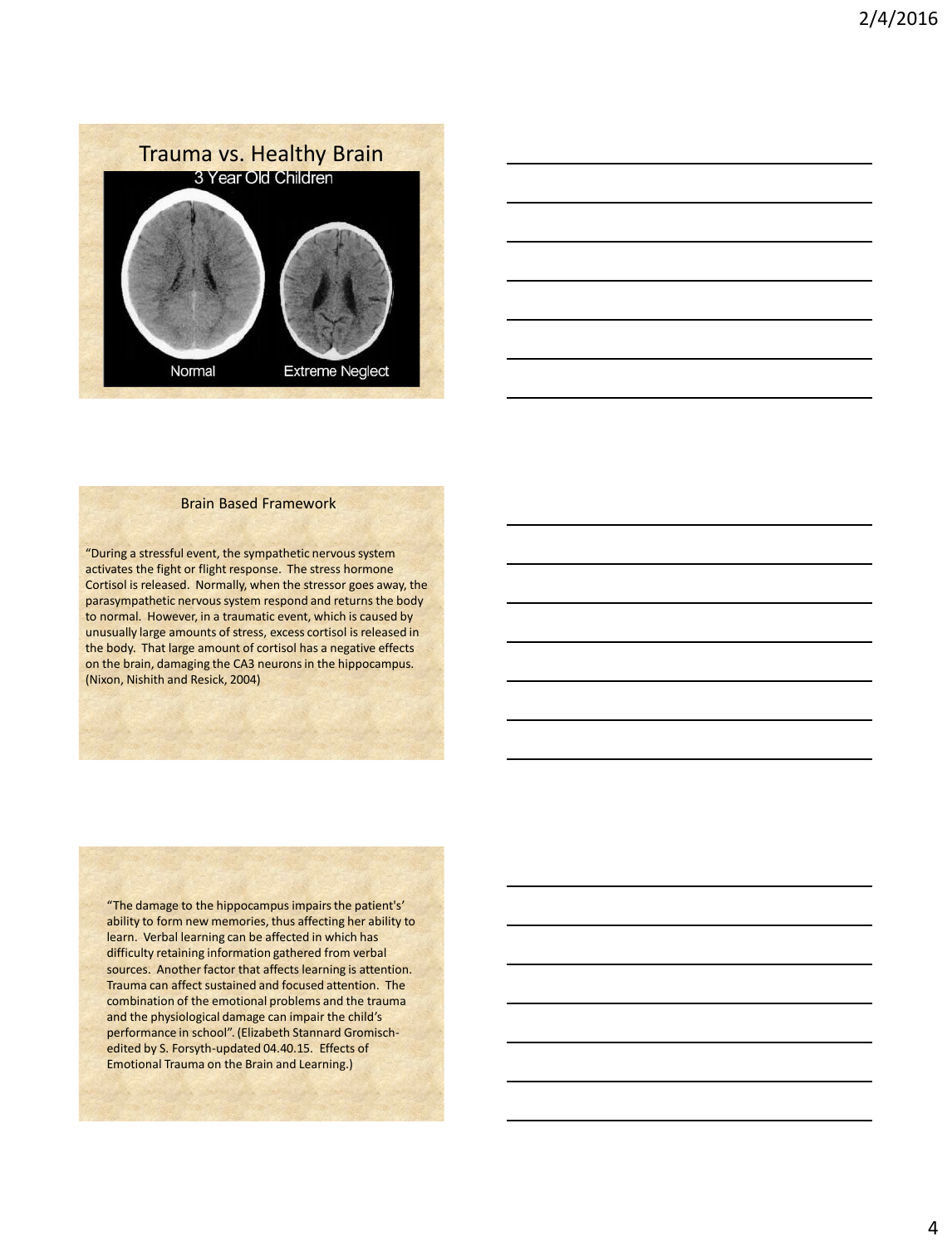"In contrast to adults, trauma in children often shows up in irritability, misbehavior in school, difficulties in concentration, hyperactivity and poor self- control. As a result her body is stuck in survival mode and she is directing a large part of her attention and energy toward the danger that no longer exists. The misuse of the energy can lead to problems with learning and concentrating. She will have a hard time learning math skills or memorizing sight words when she is in survival mode." (Maddox, Sam, Ph.D., Trauma in Children and Related Learning Problems article #2)

"There are three parts of the brain, the brainstem, midbrain and the cortex. The brainstem deals with essential or survival functions, the mid brain deals with feelings and emotions. The cortex controls the functions of language and problem solving and holds the capacity for learning. For learning to take place, a child must be functioning with the cortex part of the brain. When a traumatic incident occurs in a child's life the brain is fundamentally changed and the response to the trauma is imprinted. Under times of stress the mid brain reacts fastest there for learning cannot take place. If the child is functioning in the midbrain, he may be unable to concentrate, remember pay attention, think clearly or make sense of what people are saying. Learning takes place in the cortex, and this is only possible when the child is not aroused."(The language of Trauma and Loss Reference materials.PBS4549.org/Trauma

#### Ruling In Compton Schools Case: Trauma Could Cause Disability

Students who experience traumatic events while growing up in poor, turbulent neighborhoods could be considered disabled, a federal judge has ruled in a highprofile case involving the Compton, Calif., schools.'

"The ruling from U.S. District Judge Michael W. Fitzgerald, released on Wednesday, involves a classaction lawsuit filed against the Compton Unified School District. The plaintiffs argued that students who have experienced trauma are entitled to the same services and protections that schools must provide to traditionally disabled students."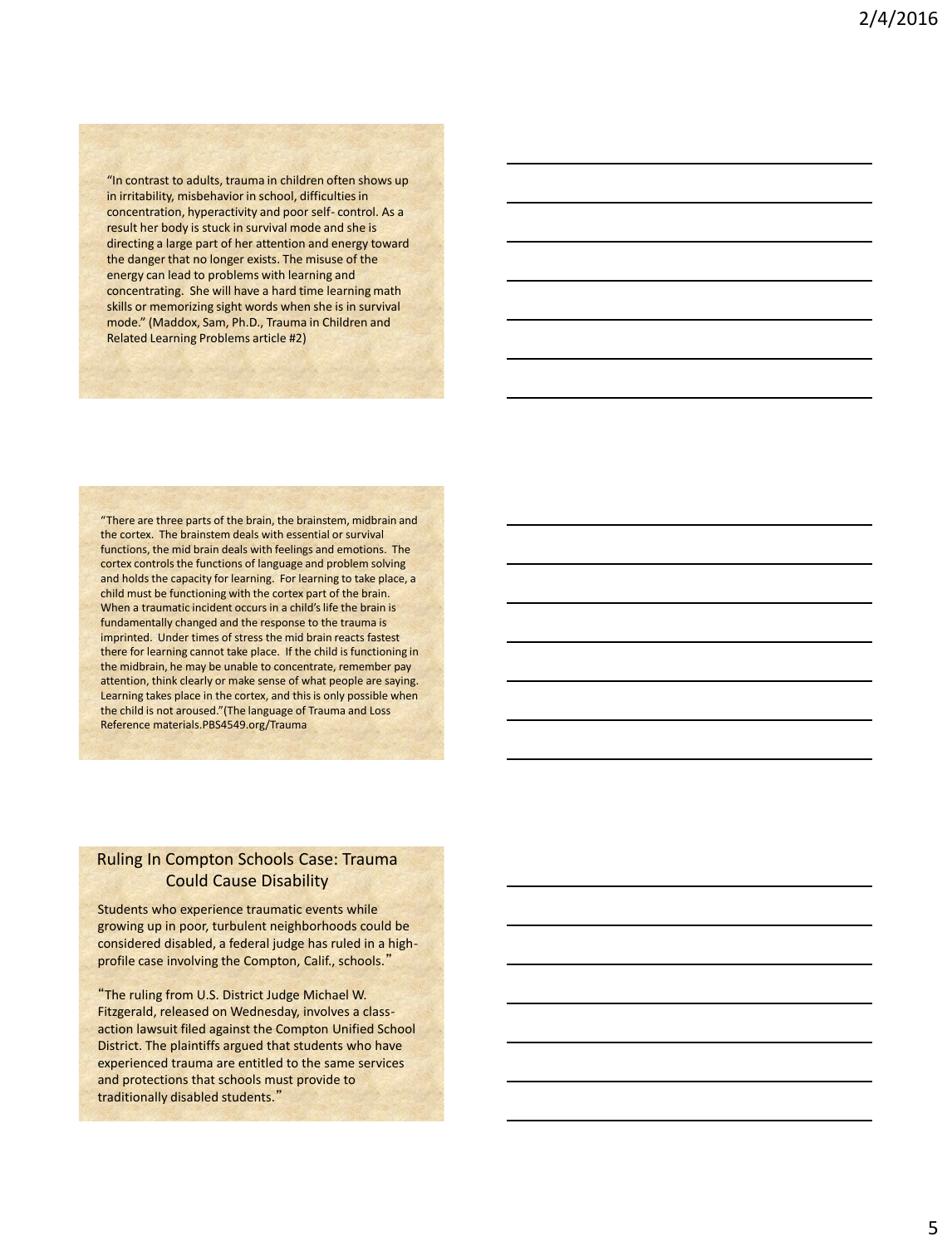"The plaintiffs estimate that roughly 25 percent of the 22,000 students who attend CUSD have experienced at least two or more "severe traumas." But the judge wrote that exposure to trauma does not guarantee that a child (1) will suffer "from cognizable traumainduced disabilities for purposes of the proposed class definition, and (2) have been denied meaningful access to their education."

"It's an important distinction Fitzgerald is making here. He's not questioning whether exposure to traumatic events can disable a student. He's saying that exposure to traumatic events does not guarantee disability."

#### Compton Trauma Case

[http://www.msnbc.com/melissa-harris-perry/watch/compton-students-file-suit-for](http://www.msnbc.com/melissa-harris-perry/watch/compton-students-file-suit-for-complex-trauma-562120259820http://www.msnbc.com/melissa-harris-perry/watch/compton-students-file-suit-for-complex-trauma-562120259820)[complex-trauma-562120259820](http://www.msnbc.com/melissa-harris-perry/watch/compton-students-file-suit-for-complex-trauma-562120259820http://www.msnbc.com/melissa-harris-perry/watch/compton-students-file-suit-for-complex-trauma-562120259820)

#### Arousal and Cognitive Functions

"After an individual is exposed to a traumainducing incident, survivors may become frozen in an activated state of arousal. Arousal refers to a heightened state of alert or persistent fear for ones safety. Short term and prolonged arousal can effect cognitive and behavioral functions." (Steel, Dr. W, Trauma's Impact on Learning and Behavior: A Case for Interventions in Schools, Research and Interventions V@ N2 2002-revised Dec. 2008)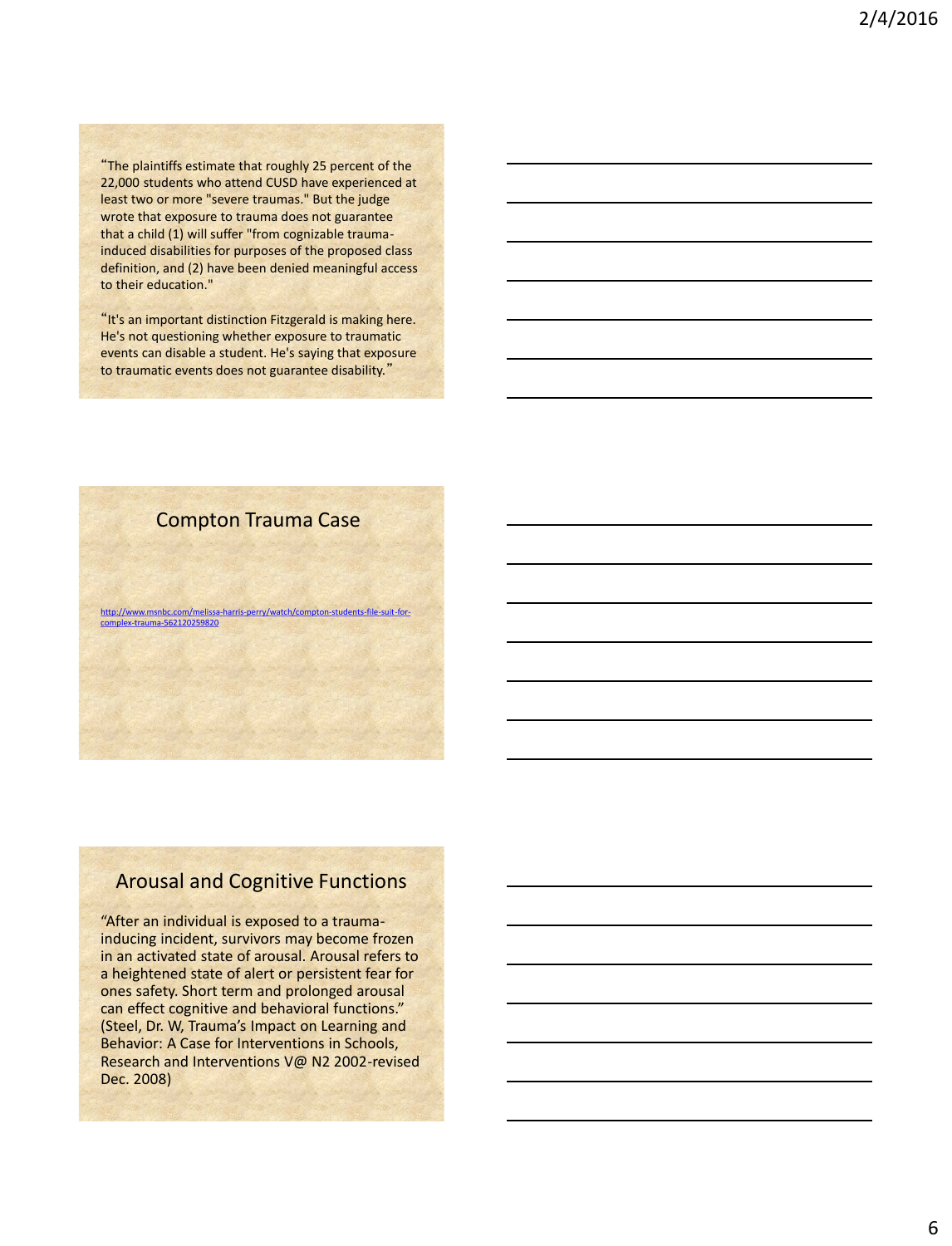#### Hyper Arousal

Fight or flight, Aggression, Overreaction, Temper tantrums, Threatening behaviors, Sense of urgency, Impatient, Poor boundaries, Hyper-activity, Defiance, Explosive

#### Hyper Arousal

**Nervous** A State of chronic mobilization Verbal outbursts, Pacing, Rocking, Hyper-vigilance, Fidgeting, Lack of focus, Nail biting, Sexually reactive

#### Age range of students and the effects of trauma in the school setting

- Students process traumatic events individually based on their age and development level.
- Pre-school students- "May lose acquired developmental milestones. They may increase behaviors such as bedwetting, thumb sucking and regress to simpler speech. Temper tantrums may increase. They often have trouble falling to sleep, staying asleep or experience nightmares." ([www.nctsnet.org](http://www.nctsnet.orgwww.nctsnet.org))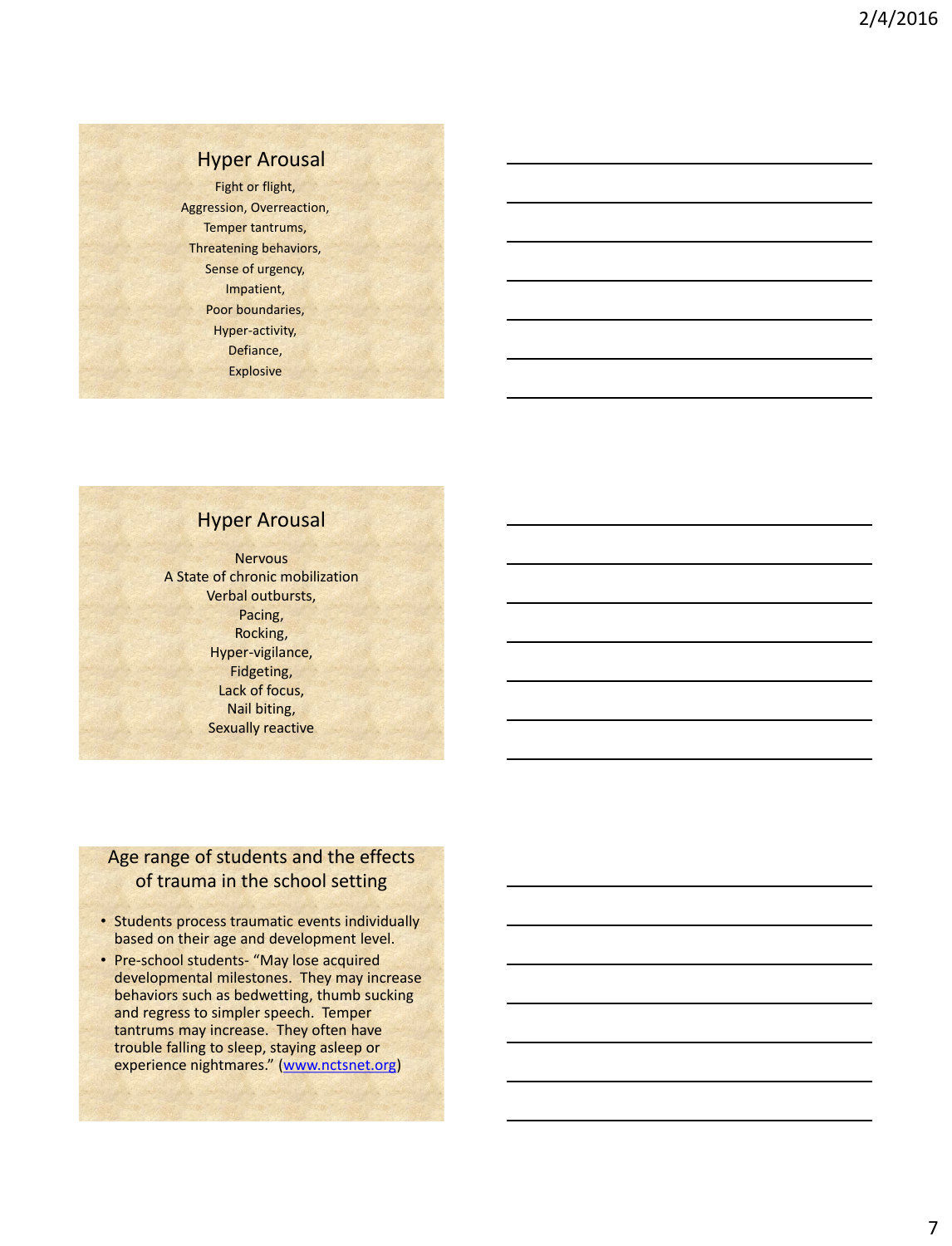#### Elementary Aged Students

• "Increase in somatic complaints, changes in behaviors, display inconsistent behaviors. Attention, concentration and school attendance become inconsistent. Older elementary students may excessively talk about or ask numerous questions about the event." ([www.nctsnet.org](http://www.nctsnet.orgwww.nctsnet.org))

#### Middle and High School Aged Students

• "Students become self conscious about their emotional response to the event. Shame and guilt may be experienced. Some older students experience fantasies about revenge alters the student's view of the world. Students may begin to engage is selfdestructive and reckless behaviors. Interpersonal relationships change. Changes is school attendance, performance and behavior can also occur." ([www.nctsnet.org\)](http://www.nctsnet.orgwww.nctsnet.org)

#### Academic Instruction

- "The relationship between the educator and student/family becomes incredibly important."
- The learning difficulties of traumatized children and children with learning disabilities have different sources, similar teaching strategies are effective with both groups. Traumatized children respond well to literacy interventions, classroom accommodations and specialized instruction."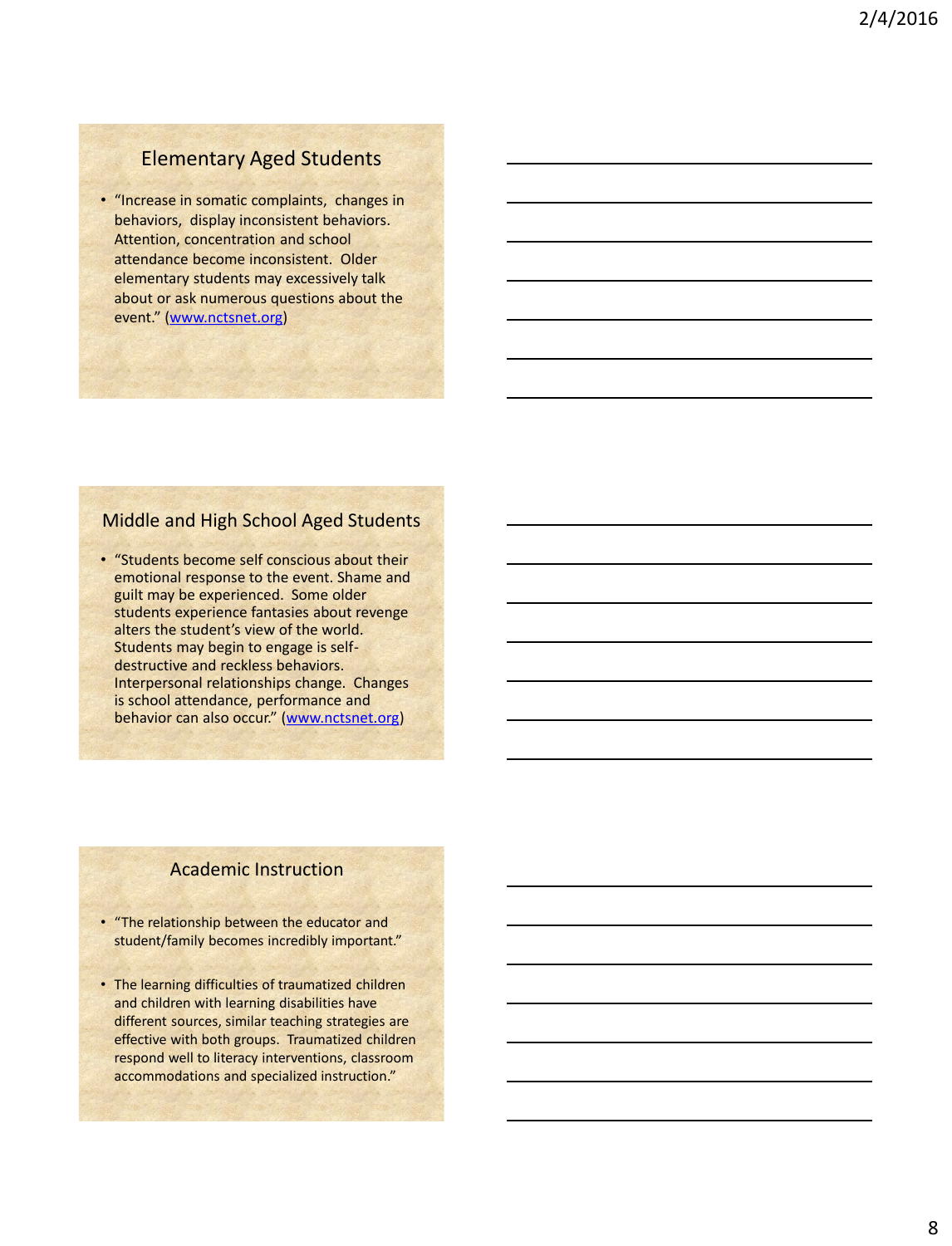#### Academic instruction (continued)

Overarching Teaching Approaches

"The particular challenged when teaching traumatized students is providing an atmosphere that allows teachers to go beyond social and behavioral issues to address the student's learning needs. This teaching process consists of interrelated components:

1."Islands of Competence." The educator needs to discover the students area, or island of competence.

2.Predictability. Established routines and positive responses are particularly helpful.

3.Timing of Lessons and Activities. Visual schedules and reviewing daily activities help provide a safe environment.

4.Transitions without trauma. Preview new people, places, activities, what is happening next and a reviewing the schedule.

5.Safety. Children need to be in an environment that is free from physical and verbal threats, and promotes physical and psychological safety.

#### Academic Instruction continued

6. Written plans when appropriate. Examples, IEPs, 504 plans, safety plans, functional behavior assessments. When appropriate.

7. Consistency with classmates. Students should receive the same type of work as their classmates. If modifications are made, other students should not be aware. Be honest with the student if he/she is struggling.

8. Positive behavioral supports. Breaking tasks into smaller parts and provide encouragement throughout the day."

#### Language-Based Teaching Approaches

- 1. "Use multiple ways to present information. Use multimodal approaches to instruction.
- 2. Processing specific information. Pre teach new vocabulary and concepts. Use of graphic organizers, ask questions to assist with predicting outcomes, repeating sequences, use of physical manipulatives.
- 3. Identifying and processing feelings. Traumatized children often have trouble using words. Help them to identify their feelings and then use words to describe them. This will also assist them with calming down."(Mass. Advocates for Children: Trauma and Learning Policy Initiative, 06.2009, p.61-65)